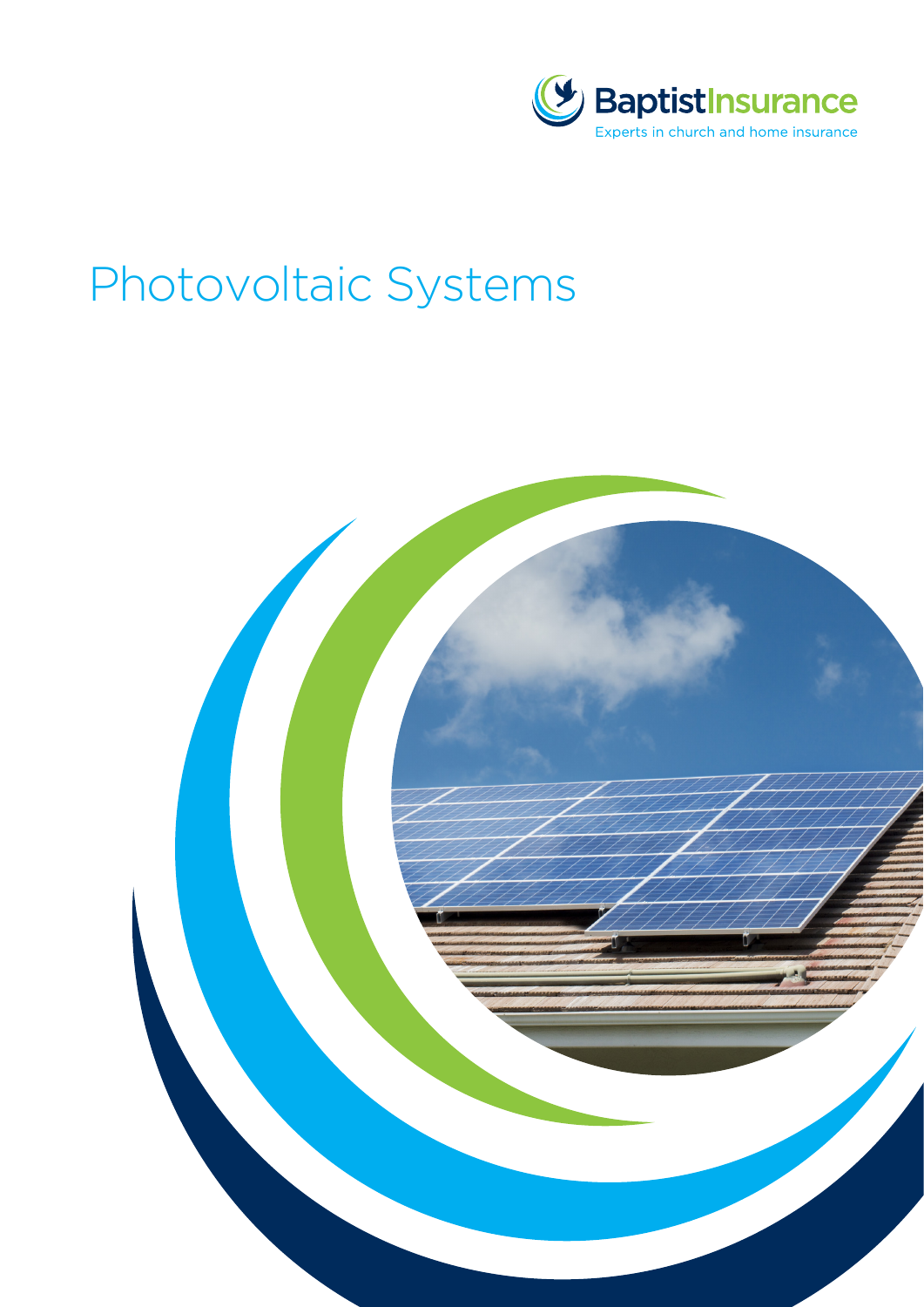# The UK, as with many other countries in the world, is striving to increase the proportion of energy that is obtained from green or renewable sources, such as the sun, wind or biomass.

A popular source is producing electricity from solar energy using photovoltaic (PV) panels. Following government incentives and support there has been a significant increase in the number of these systems installed in recent years.

Any new technology will introduce new challenges and new fire risks for property owners, installers, Fire and Rescue Services and insurers to consider. Fires involving PV systems are rare but incidents have been increasing in line with the growth in this sector. Much can be done to ensure the risk of a loss occurring is reduced to as low a level as possible.

Solar photovoltaic (PV) systems, often known as solar panels, directly convert the sun's light into electricity using solar cells. PV systems only require daylight, rather than direct sunlight to generate electricity so they can work even on a cloudy day.

Please note: Photovoltaic should not be confused with Solar Thermal which is indirect energy generation where the modules (panels) collect the heat from the sun, capture it and transfer it, for example for heating water. Solar Thermal does not present the same issues as there is no Direct Current (DC) electricity involved.

## How does a photovoltaic system work?

In simple terms, when light shines on a solar panel it creates an electric field across layers of silicone in the cell. The stronger the light, the greater the flow of electricity. PV cells produce electricity in the form of Direct Current (DC), which is in contrast to the power used by conventional mains electrical equipment where the power is Alternating Current (AC). A device called an inverter is therefore needed to covert this electricity to AC which can then be used immediately in the building or stored in batteries for future use. Alternatively, the electricity can be exported to the National Grid.

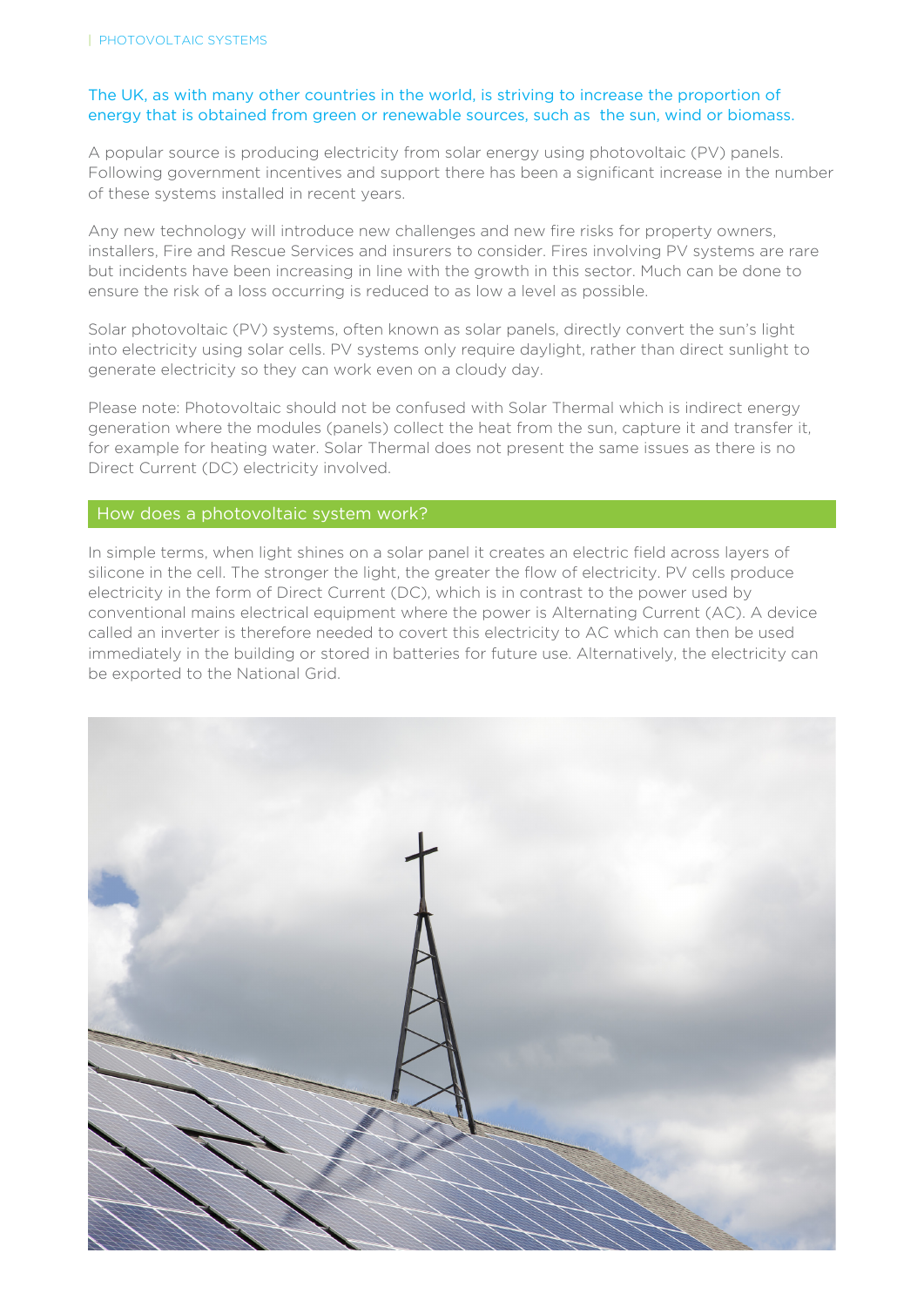## What you need to know

PV systems now come in various forms to suit all applications, from grey 'solar tiles' that look like roof tiles, to panels and transparent cells. Solar panels are heavy and the roof must be strong enough to take their weight, especially if the panel is mounted on top of existing tiles. Remember to take into account the possibility that the panels may be covered with snow, imposing an additional load.

While a PV system can lead to lower energy bills and reduce your carbon emissions, it does carry some potential risks and issues which you need to consider before installing:

- Poorly designed and installed PV systems can lead to roof leaks as well as the obvious risks with electricity. The cause of fires involving PV systems are often related to poor installation or design. Always use Microgeneration Certification Scheme (MCS) certified installers. This should cover all stages of the operation - design, installation and maintenance. The quality of installer and equipment is critical.
- PV systems are not in themselves a fire risk however they can cause problems if the building on which they are installed catches fire. High Direct Current levels in the panels can pose problems with fire-fighting because the modules cannot easily be switched off and can continue to operate even when damaged. This means that it can take longer to make the premises safe for fire-fighters, causing more fire damage and increasing the extent of the loss. Always ensure a DC (and if possible an AC) isolating switch is installed. Isolation switches should be clearly labelled.
- Roof anchors must be strong enough to withstand a fire, and to minimise the risks posed by large arrays of panels, these should be subdivided into smaller sections. If severe enough, a fire can melt the roof anchors that secure PV system modules. They in turn can cause damage to the roof as they fall and a burning PV system can release significant amounts of toxic gas.
- Cables and power lines to the AC side must be protected by over current devices such as circuit breakers.
- Ensure installed panels do not obstruct or restrict use of roof windows as a means of escape.
- Where roof spaces have fire compartmentation installed it is important that any system installed does not breach this compartmentation.
- PV installations must be separated from any existing lightning protection system, and also from likely future positions of any such system, such as main roof ridges where conductors may need to be placed in the event of an upgrade of the lightning protection system. Surge protection may be required where bonding to the lightning protection system is necessary. Specialist lightning protection advice should be sought regarding separation and installation of surge protection.
- If your building is not connected to the National Grid, PV systems can provide alternative energy that may be far more flexible, as excess electricity can be stored in special batteries. You will need to consider where you can safely and securely store this extra equipment and specialist advice should be sought.
- If the unfortunate happens and a fire occurs, please inform the Fire and Rescue Service of the location of the panels and the isolator switch, as it may not be obvious to them especially at night. This will influence their tactics on how they will fight the fire and attempt to minimise overall damage.
- Install a warning sign adjacent to the distribution board advising there are PV panels on the roof. n Ensure your emergency contact list includes details of the Distribution Network and PV installer.